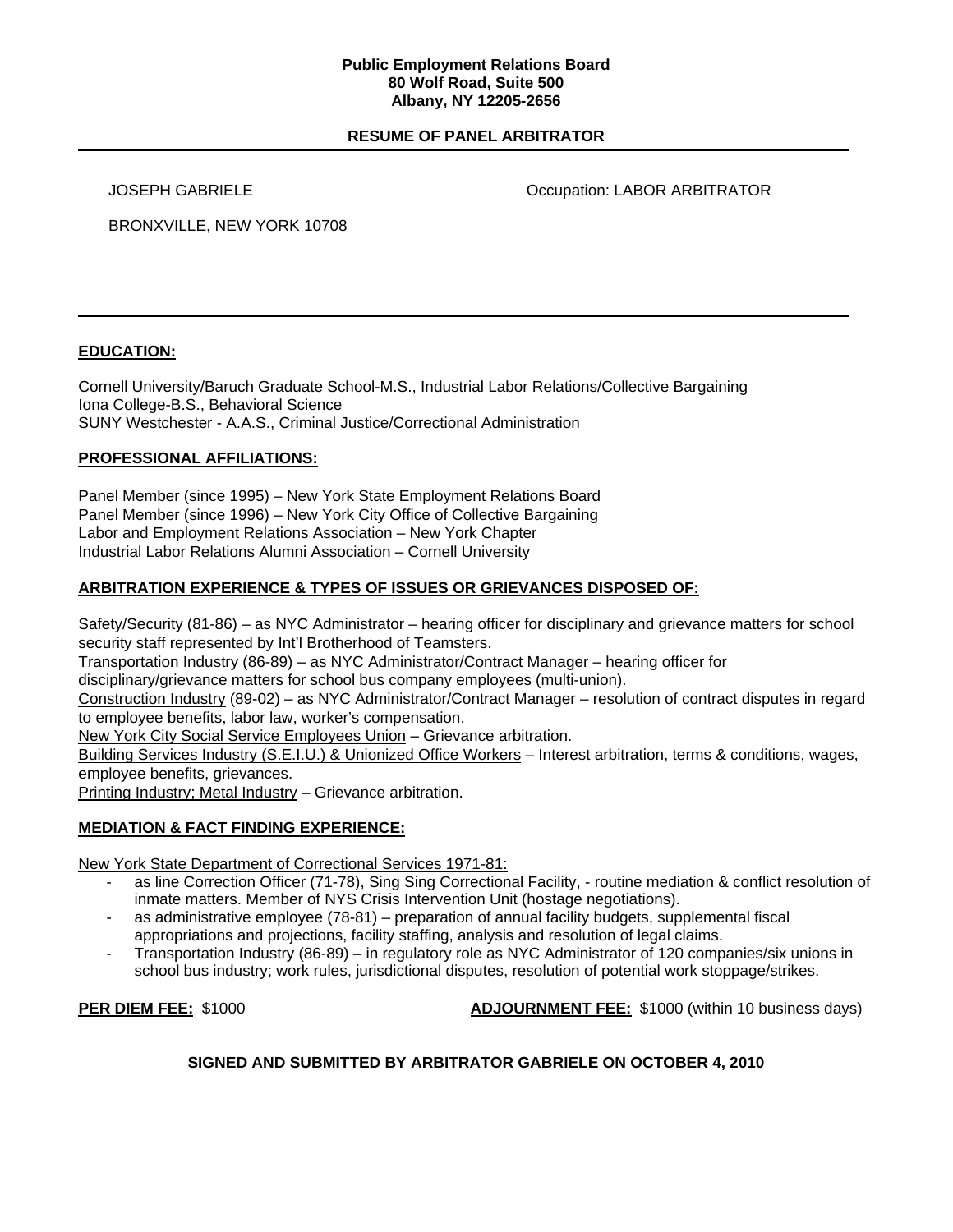## **Public Employment Relations Board 80 Wolf Road, Suite 500 Albany, NY 12205-2656**

# **BILLING DISCLOSURE STATEMENT**

## ARBITRATOR'S NAME: **JOSEPH GABRIELE**

The following is a description of my fees and expenses:

## A) HEARING TIME.

- (1) My per diem is **\$1000** for each day or any part thereof spent hearing a case.
- (2) If a hearing day exceeds **6** hours, I charge:
	- \_\_\_\_\_ a second full per diem \_\_\_**X**\_ a prorated per diem
	- \_\_\_\_ no additional charge \_\_\_\_\_\_\_ other (describe)
- (3) Additional comments:

## B) STUDY TIME.

- (1) I charge **\$1000** for each day spent in preparation of the opinion and award.
- (2) This charge **X** will will not be prorated for partial days devoted to such preparation.
- (3) Additional comments:

# C) TRAVEL TIME AND EXPENSES.

- (1) When travel time plus hearing time exceeds \_**10\_** hours in a calendar day:
	- Not applicable (no additional charge)
	- **X** L charge as follows (describe):
- (2) I charge for actual, travel-related expenses incurred in connection with the case \_**X**\_\_YES \_\_\_\_ NO.
- Where appropriate, a mileage charge for auto travel will be billed at:
	- **X** Prevailing IRS rate **With COVE COVER 1998** Other (describe):
- (3) When the scheduled hearing day(s) requires an overnight stay:
	- **X** There is no charge, other than for lodging and subsistence.
	- I charge as follows (describe):
- (4) Additional Comments: